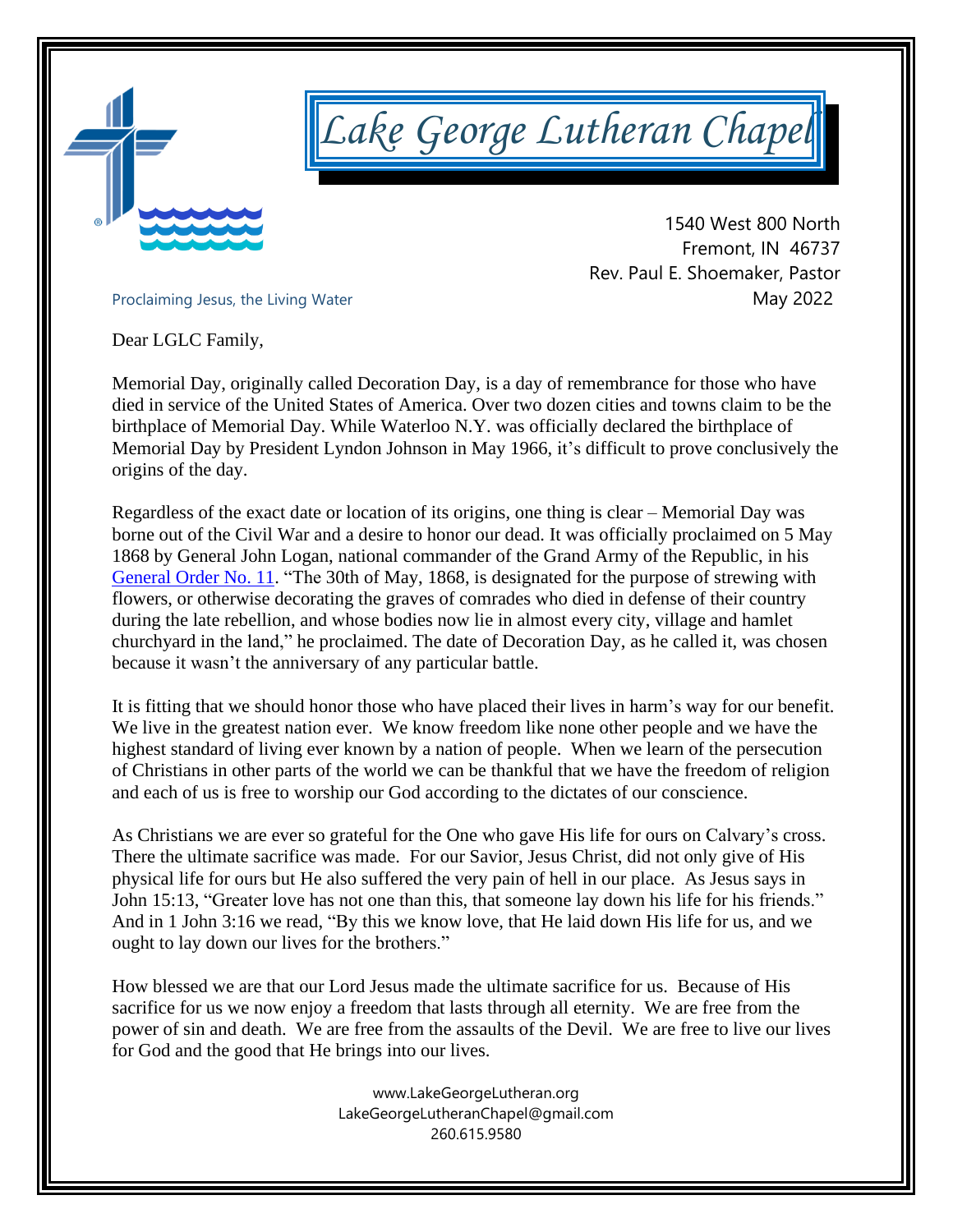As your family enjoys the Memorial Day weekend keep in mind those men and women of our nation who made the ultimate sacrifice for us to keep us free. Also remember the One who made the ultimate sacrifice for you and for all so that we may be truly free.

Memorial Day Blessings,

Pastor Shoemaker



*We Welcome back our Summer Lake Guests* 

*Welcome Back Brunch-May 29-After Service*

*Please join us after service on May 29 for fellowship outside under the canopy for food and fellowship. We welcome back our Lake Guests for the summer. Please join us in Church and Bible Class while you are back at the Lake*



[www.LakeGeorgeLutheran.org](http://www.lakegeorgelutheran.org/) [LakeGeorgeLutheranC](mailto:LakeGeorgeLCMS@Frontier.com)hapel@gmail.com 260.615.9580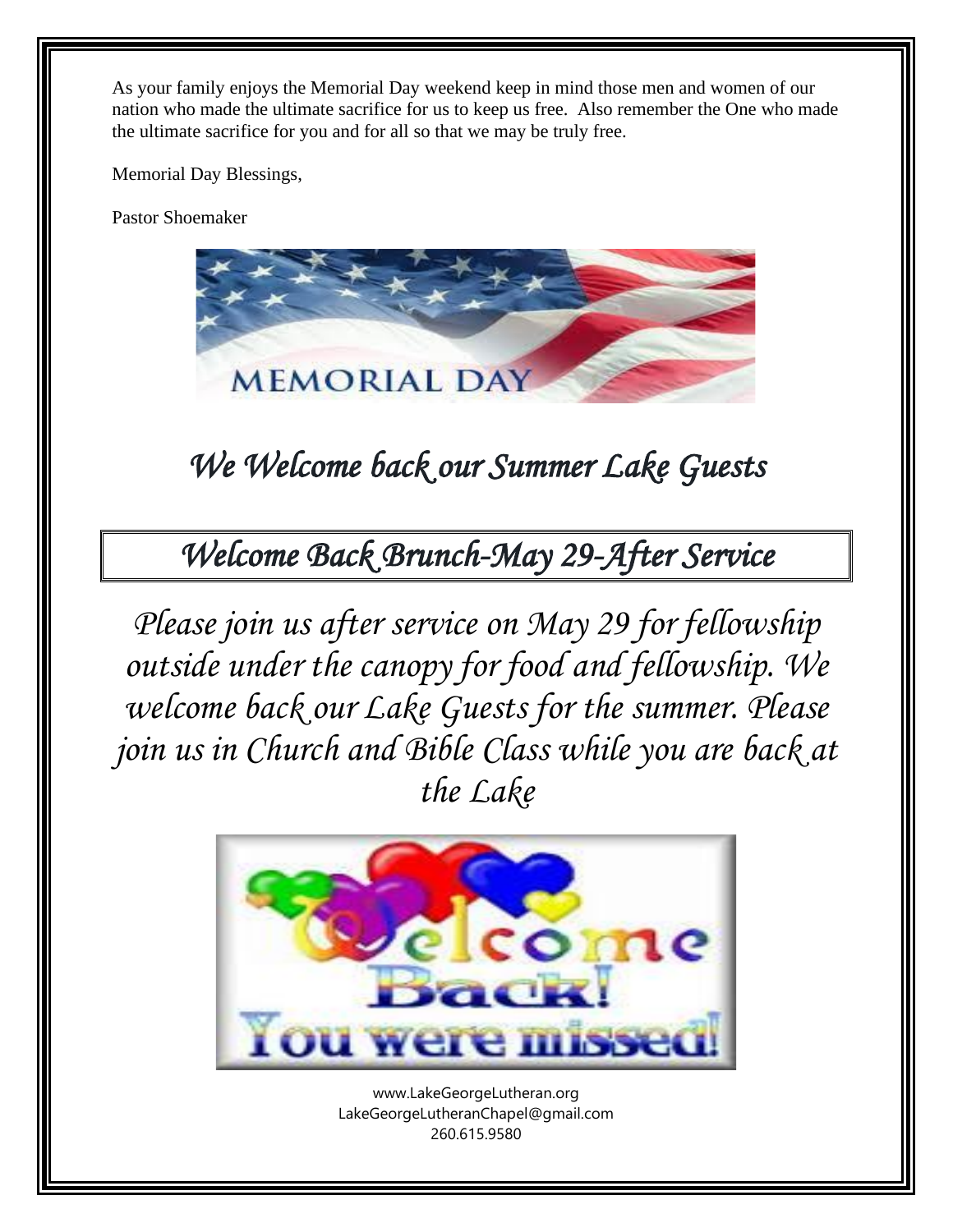# **SERMON TITLES For May 2022**

**Third Sunday of Easter May 1, 2022 Sermon: Resilient Disciples Text: John 21:15-19 Guest Pastor: Rev. Dr. Dennis Goff Hymns:** 

- 469 Christ the Lord is Risen Today
- 483 With High Delight Let Us Unite
- 482 This Joyful Eastertide

### **Forth Sunday of Easter May 8, 2022 Mother's Day**

### **Sermon: The Perfect Shepherd Text: John 10: 11-18 Hymns:**

- 710 The Lord's My Shepherd
- 709 The King of Love My Shepherd Is
- 467 Awake, My Heart, With Gladness
- 740 I Am Jesus' Little Lamb

## **Fifth Sunday of Easter May 15, 2022 Sermon: A Special Message for All Text: Acts 11: 1-18**

**Hymns:** 

- 475 Good Christian Friends
- 474 Alleluia! Jesus is Risen
- 478 The Day of Resurrection

## **Sixth Sunday of Easter May 22, 2022 Sermon: Speaking Plainly Text: John 16: 23-33**

### **Hymns:**

- 487 Come, You Faithful, Raise the Strain
- 480 He's Risen, He's Risen
- 633 At the Lamb's High Feast We Sing
- 464 The Strife is O'er, the Battle Done

## **Ascension May 29, 2022**

### **Memorial Day**

**Sermon: Blessed by the Lord**

**Text: Luke 24: 44-53**

**Hymns:**

- 492 On Christ's Ascension I Now Build
- 493 A Hymn of Glory Let Us Sing
- 966 Before You, Lord, We Bow

## *OnlineWorship*

We are now live streaming our 9am service. Go to our website at:

#### [www.lakegeorgelutheran.org](http://www.lakegeorgelutheran.org/)

If you wish to view the service at a later time, click on the link and enjoy the same service as it was recorded.

## *Supporting the Mission God has entrusted to LGLC*

Your offering of gifts and online gifts continue to enable LGLC to support, sustain and grow the ministry at home, in our community and worldwide. You are making a difference with you regular and faithful gifts. **Thank you ever so much!** Please use this link to place your gift: <https://www.lakegeorgelutheran.org/>

## *Lutheran Church Extension Fund*

Check out investment opportunities at [www.lcef.org.](http://www.lcef.org/) LGLC has investments with LCEF and has prospered through their financial management.

# *Our Hymnals Return:* At our last

Voters Meeting it was decided to begin using the Lutheran Service Book to sing the hymns. We had put them aside during Covid. It is time to begin using them again. Enjoy reading the music along with the words.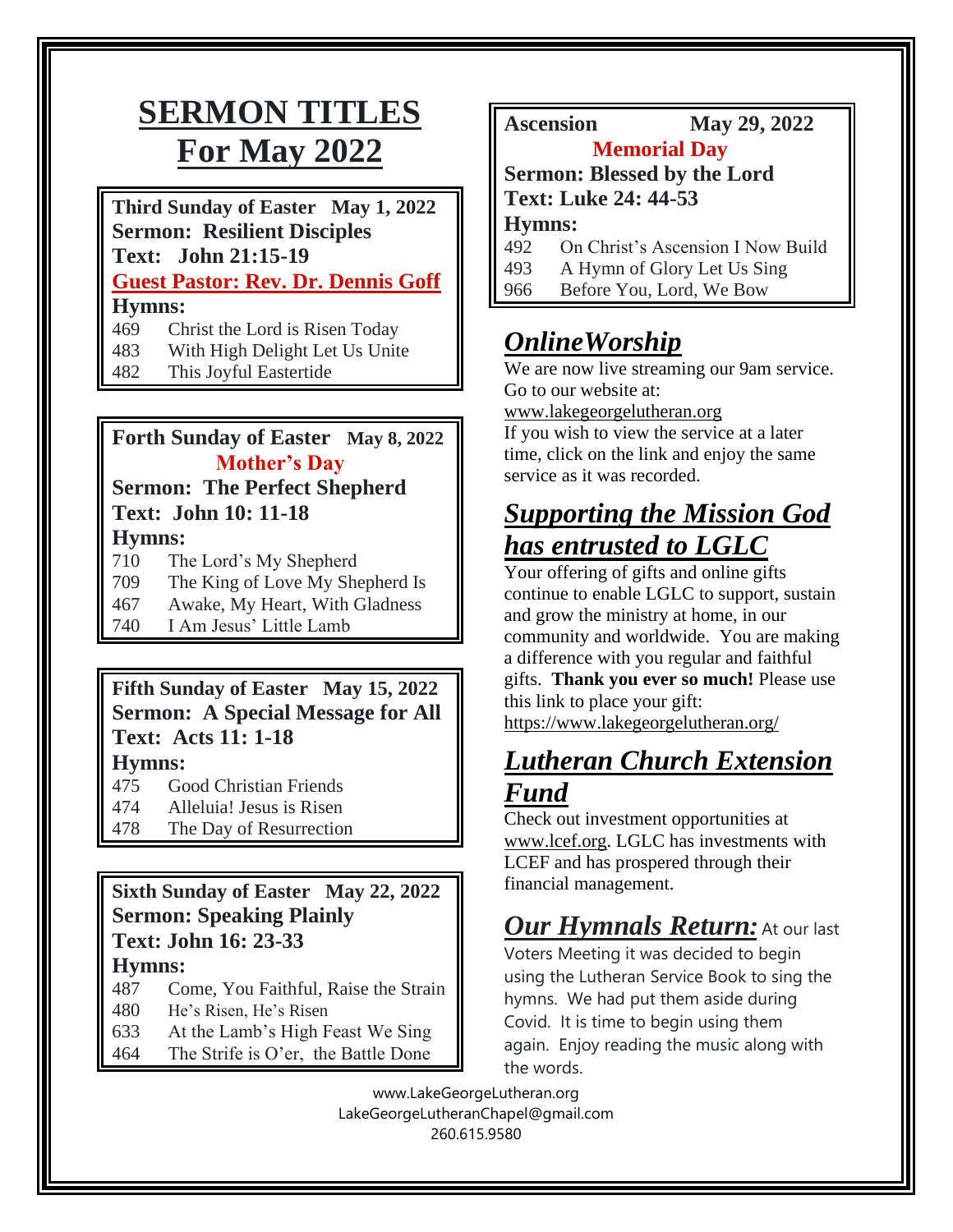### **HANNAH CIRCLE HAPPENINGS!**

Join us for card making: Friday, May 6th at 10am Wednesday, May 11th at 10am

Zone Rally Saturday, May 7th @8:30am at Clear Lake Lutheran Church. RSVP to Karen by May 1st. Karen Kuehnert @260-312-0280

Next Hannah Circle meeting is May 13th at 10am.

All ladies welcome



June 17–19, 2022 Fort Wayne, IN at CLHS **Transformed Together … Together We Serve** <https://www.lwml.org/indiana-district>

**Portals of Prayer**: The April-June edition of the Portals of Prayer are available in the narthex. Please take advantage of the opportunity to begin your day with the Lord.

**Women's Quarterly:** The Lutheran Women's Missionary League (LWML) publishes a quarterly magazine with articles and thoughtful messages written by women for women. The LWML is also active in many areas of ministry. This summer the Indiana District Convention will meet in Ft. Wayne at Concordia Lutheran High School. Please pick up a LWML Quarterly magazine and be inspired as you see these ladies in action.